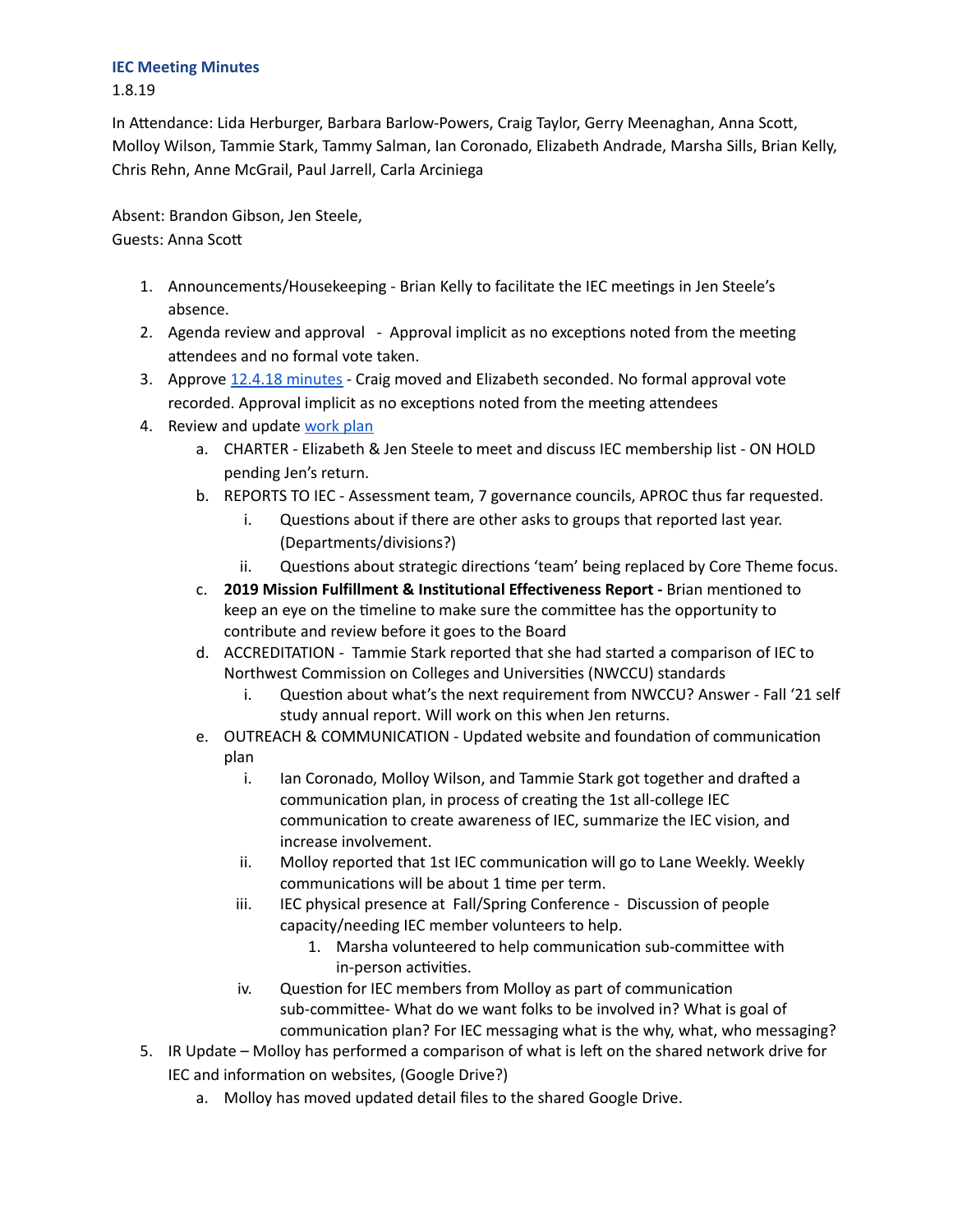## **IEC Meeting Minutes**

1.8.19

- b. Updated data Molloy can go to each department for updated data. Jen already sent nudges/polks to the departments asking for updated department data.
- c. Currently the time line has moved from January to March to accommodate Jen's absence.
- d. REQUEST to add Paul Jarrell to the IEC Google Drive. (COMPLETED Carla A. was suggested to do this however Tammie Stark had the level of drive ownership to include Paul)
- 6. Core Themes team update
	- a. CT 1: Gerry December meeting with Jen Steele and Malloy, team filled out, 1st meeting to happen next week. Planning on 2 more meetings will set due dates for members.
	- b. CT 2: Elizabeth Contacted people for joining the group. Transition from Rosa Lopez. First meeting to occur in two weeks.
	- c. CT 3: Tammy Salman and Ian met with Jen Steele in early December about re-writing the CT 3 indicators. They met again on Dec 12th.
		- i. Will reduce amount of CCSSE data.
		- ii. 3.2 Reaching out to Lida for student advising tracking
		- iii. Opening Professional Dev category to all employees
		- iv. 3.6 Change to % of services and programs
		- v. 3.7 Going from courses to programs (for tracking??)
		- vi. 3.8 Dropping this indicator
	- d. CT 4: No report. Need to reach out to this team (Who will do this?)
- 7. Communication update REQUEST from Molloy for IEC members to review the draft plan. Request for more volunteers to help. (Previously mentioned in notes that Marsha volunteered to help)
- 8. Update reports to IEC Check the Google shared drive for reports received to date.
	- a. Learning Council needs update, APROC has been recently submitted, Tech team did an update/addendum.
	- b. Brian gave positive feedback from Facility Council's IEC report process. Compiling the IEC report was great opportunity to review their year which they probably wouldn't have done without the IEC report requirement.
	- c. Questions Do you know what things we asked last year vs this year? Are we missing any groups (like Guided Pathways)? What happens to the recommendations that we receive in the IEC reports? What does the IEC oversight include?
		- i. Brian indicated that Brian and Paul Jarrell to implement (IEC) recommendations.
	- d. Discussion many folks did not know how IEC recommendations are to be implemented. Comments about plan mismatch from other groups and reports to IEC not being aligned with core themes. Suggestion given for having trainings on how to do an IEC report, creating feedback loops back to groups, reporting that allows IEC to highlight helpful and/or detrimental mission fulfillment work.
	- e. Brian gave a brief overview of the IEC formation. IEC was formed first and then the college created a Planning and Institutional Effectiveness division.
	- f. Discussion of how IEC related to college council. Is there overlap between the two?
		- i. IEC is not a governance function